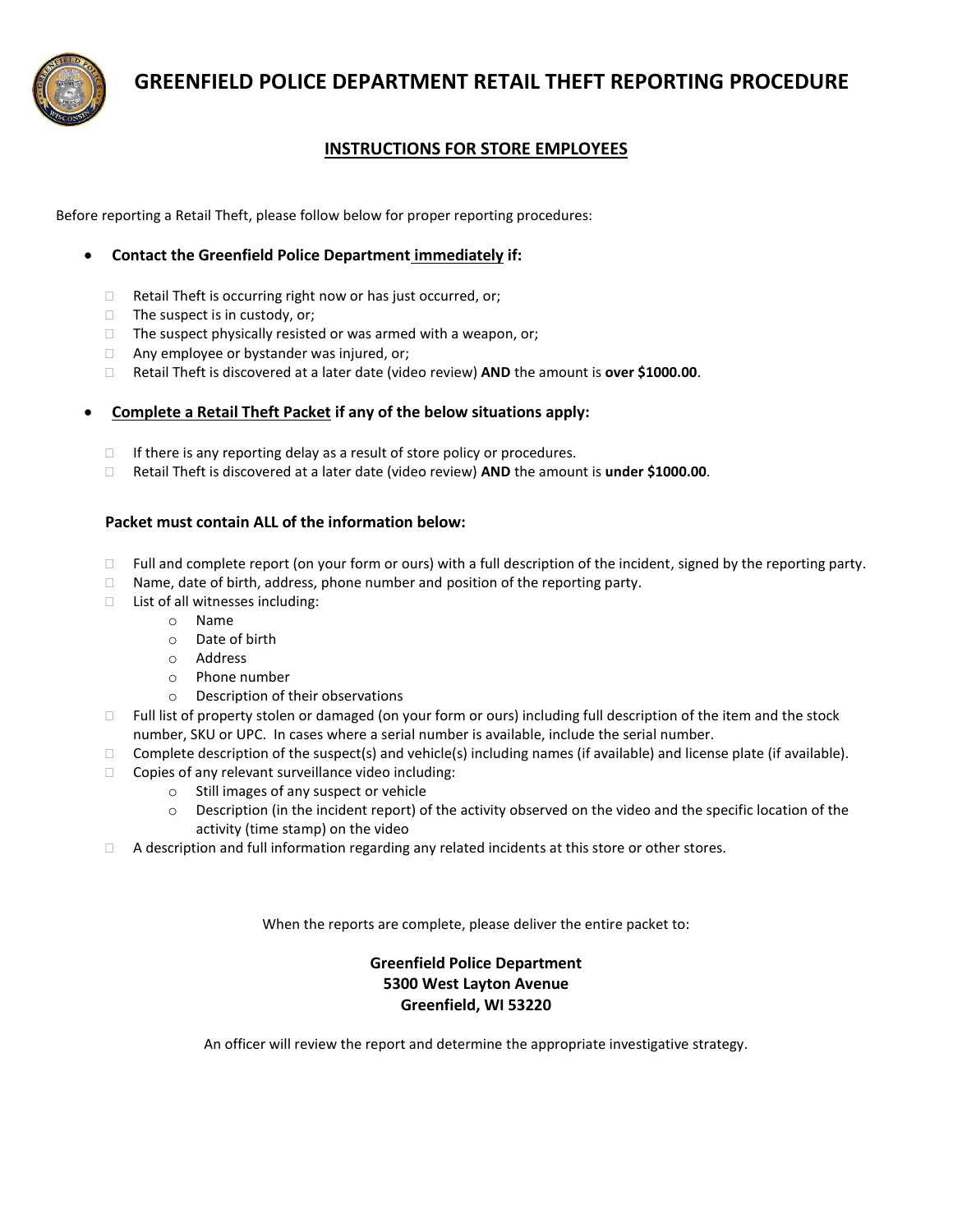## DELAYED REPORTING OF RETAIL THEFT INCIDENT (TO BE COMPLETED BY EMPLOYEE)

|                                                                                                                          |  |  |                                                        |  | Model 2DR / 4DR / SUV / TRK |  | Color |
|--------------------------------------------------------------------------------------------------------------------------|--|--|--------------------------------------------------------|--|-----------------------------|--|-------|
| Suspect #1 Description: Sex __________Race __________Height _________ Weight __________ Hair __________ Eyes _________   |  |  |                                                        |  |                             |  |       |
| Description: (Clothing description – jacket, shirt, hat, shoes, glasses, facial hair, etc.)                              |  |  |                                                        |  |                             |  |       |
| Suspect #2 Description: Sex ___________Race __________Height _________ Weight __________ Hair ___________ Eyes _________ |  |  |                                                        |  |                             |  |       |
| Description: (Clothing description – jacket, shirt, hat, shoes, glasses, facial hair, etc.)                              |  |  |                                                        |  |                             |  |       |
|                                                                                                                          |  |  | (If additional suspects, put information in narrative) |  |                             |  |       |
|                                                                                                                          |  |  |                                                        |  |                             |  |       |
|                                                                                                                          |  |  |                                                        |  |                             |  |       |
|                                                                                                                          |  |  |                                                        |  |                             |  |       |
|                                                                                                                          |  |  |                                                        |  |                             |  |       |
|                                                                                                                          |  |  |                                                        |  |                             |  |       |
|                                                                                                                          |  |  |                                                        |  |                             |  |       |
|                                                                                                                          |  |  |                                                        |  |                             |  |       |
|                                                                                                                          |  |  |                                                        |  |                             |  |       |
|                                                                                                                          |  |  |                                                        |  |                             |  |       |
|                                                                                                                          |  |  |                                                        |  |                             |  |       |
|                                                                                                                          |  |  |                                                        |  |                             |  |       |
|                                                                                                                          |  |  |                                                        |  |                             |  |       |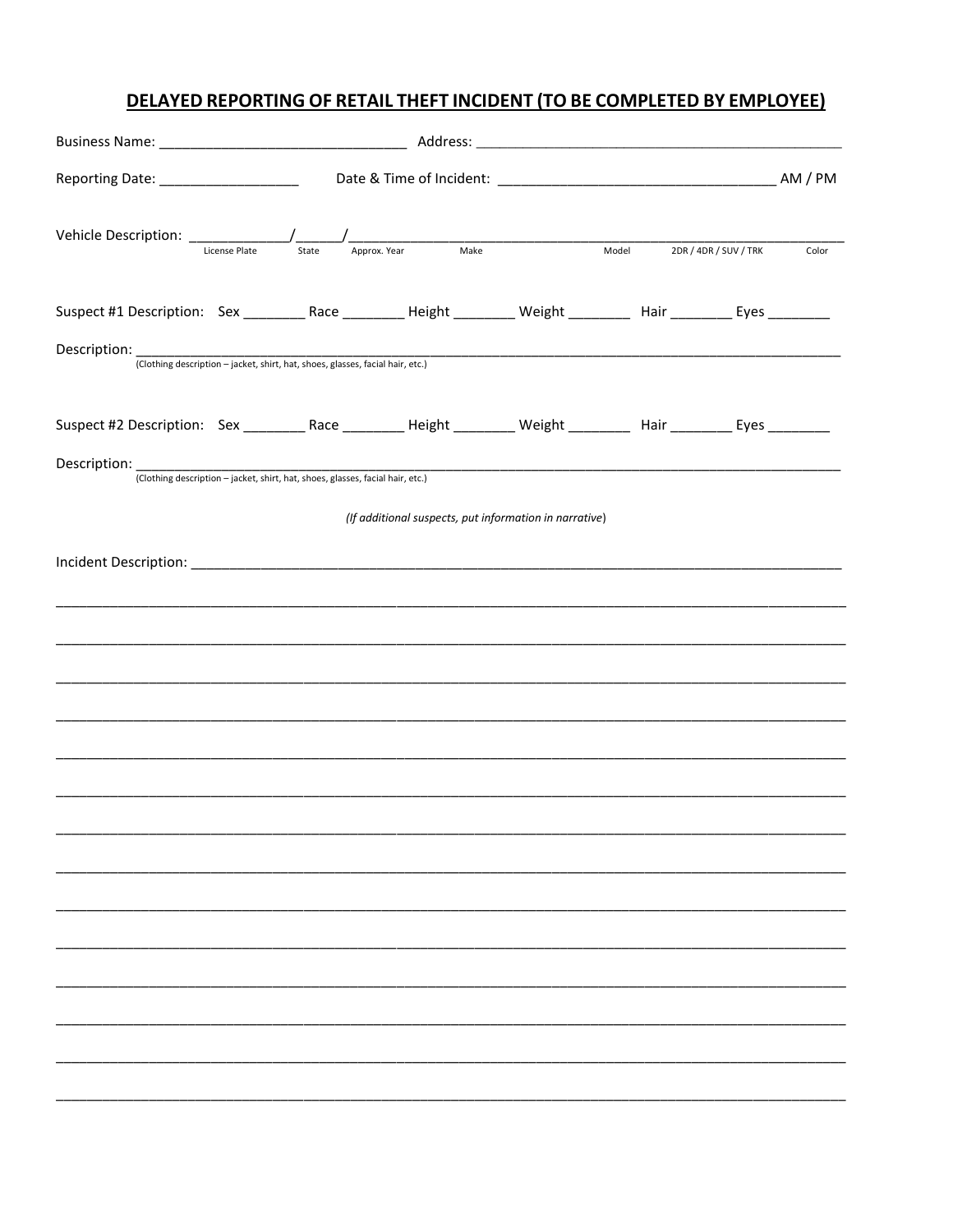|                                                                       | *Save any security video and receipt for merchandise*                                           |
|-----------------------------------------------------------------------|-------------------------------------------------------------------------------------------------|
|                                                                       |                                                                                                 |
|                                                                       |                                                                                                 |
| Did the suspect(s) have consent to steal property? $Y/N$ (circle one) |                                                                                                 |
|                                                                       | Have these suspects been involved in any other thefts that you are aware of? $Y/N$ (circle one) |
| Was there property damage? Y / N (circle one)                         | Total amount: \$                                                                                |
| Was there property loss? Y / N (circle one)                           | Total amount: \$                                                                                |
|                                                                       | Date                                                                                            |